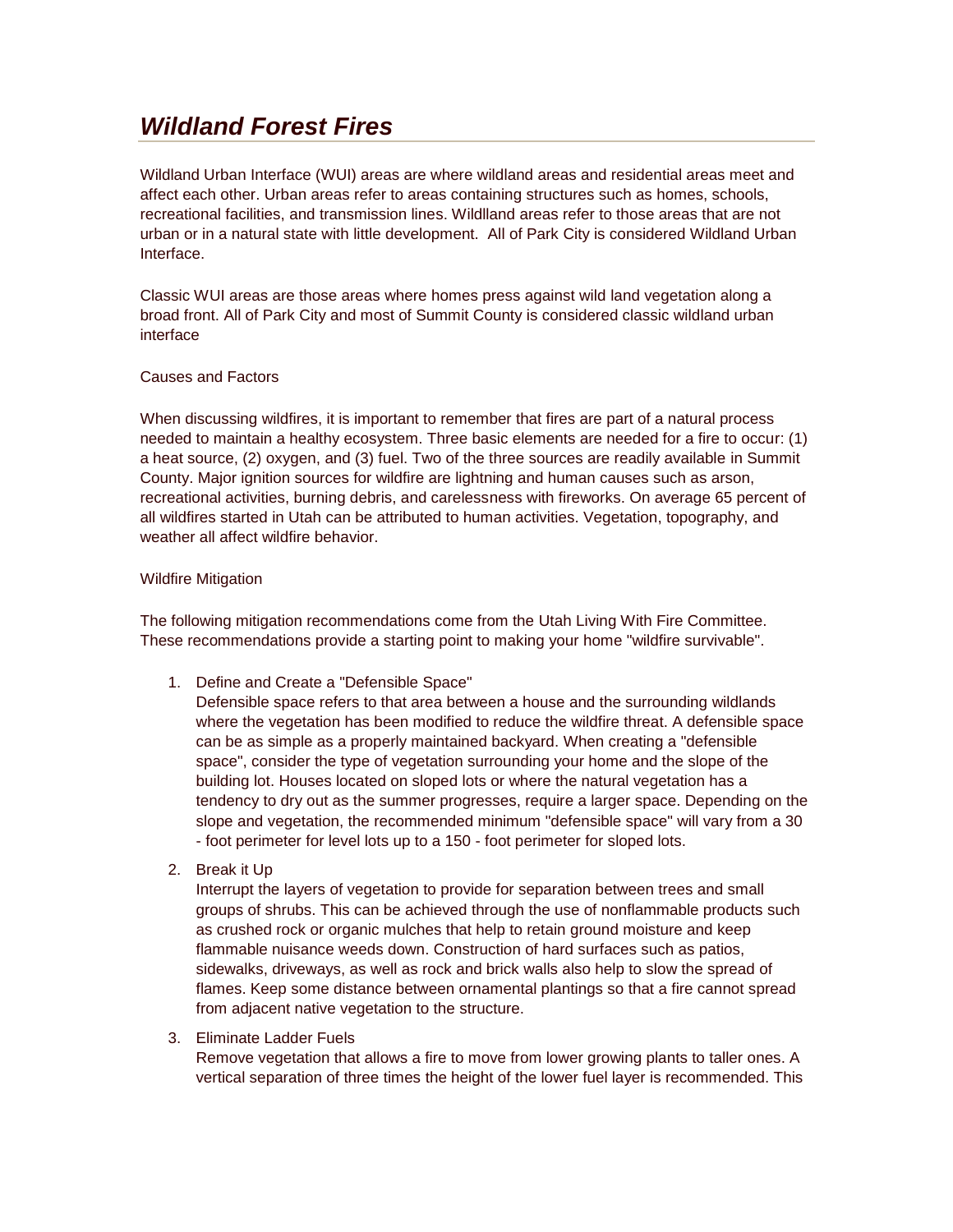could be accomplished by removing the lower tree branches, reducing the height of the shrub, or both. The shrub could also be removed.

4. Lean, Clean and Green

This concept means keeping an area free of debris by eliminating the accumulation of dead vegetation such as pine needles and leaves. Plants low growing, non - woody plants that are kept green throughout the entire fire season.

5. Maintain Your Space

Keeping your defensible space effective is a continual process. Annually, review these defensible space steps and take action accordingly. An effective defensible space can be quickly diminished through neglect.

6. Check Your Roof

Look for signs of debris build - up in gutters and on shingles; remove branches over the roof, under the eaves, and within 15 feet of the chimney. Install a spark arrestor; check the rating of the shingles and replace with a fire proof/resistant type. Homeowners should inspect their roof twice a year to remove these easily combustible items.

7. Construction and Building Location

For new home construction, the building site location is critical to reducing fire danger. Locate the building away from ridge tops, canyons, and areas between high points on the ridge. Use fire resistant building materials and enclose the underside of balconies, desks, and eaves with fire resistant materials. Consider installing a sprinkler system within the house to protect your home if you are away and to prevent a house fire causing a wildland fire.

### 8. Have an Emergency Water Supply

In communities where there is an insufficient water supply, homeowners should provide additional personal water storage. This extra water could take the form of an above ground water tank, or even a swimming pool. Make sure to clearly mark all water supplies so that firefighters can locate the source quickly.

## 9. Fireproof Your Signs and Access

Access to your property is important not only to get firefighting vehicles to your property, but also to allow for the safe exit of residents as visibility is reduced during periods of thick smoke. Roads must be wide enough to accommodate emergency vehicles and an alternate route of access is also recommended. If your house is not visible from the main road, make sure your address is clearly displayed on a fireproof sign at the entrance to your property.

10. Do Emergency Planning

Planning in advance of an emergency just makes sense. All family members should agree on a "safe area" where they can meet should they become separated during a fire. Planning should include how to secure your residence, what to pack, how to park your car for quick escape, and other important life saving facts.

Additional wildfire mitigation information can also be found at:

#### [Utah Fire Info](http://www.utahfireinfo.gov/)

[State of Utah Division of Forestry Fire and State Lands](http://www.ffsl.utah.gov/)

[National Weather Service -](http://www.wrh.noaa.gov/firewx/?interface=fwmatrix&wfo=slc) Fire Weather